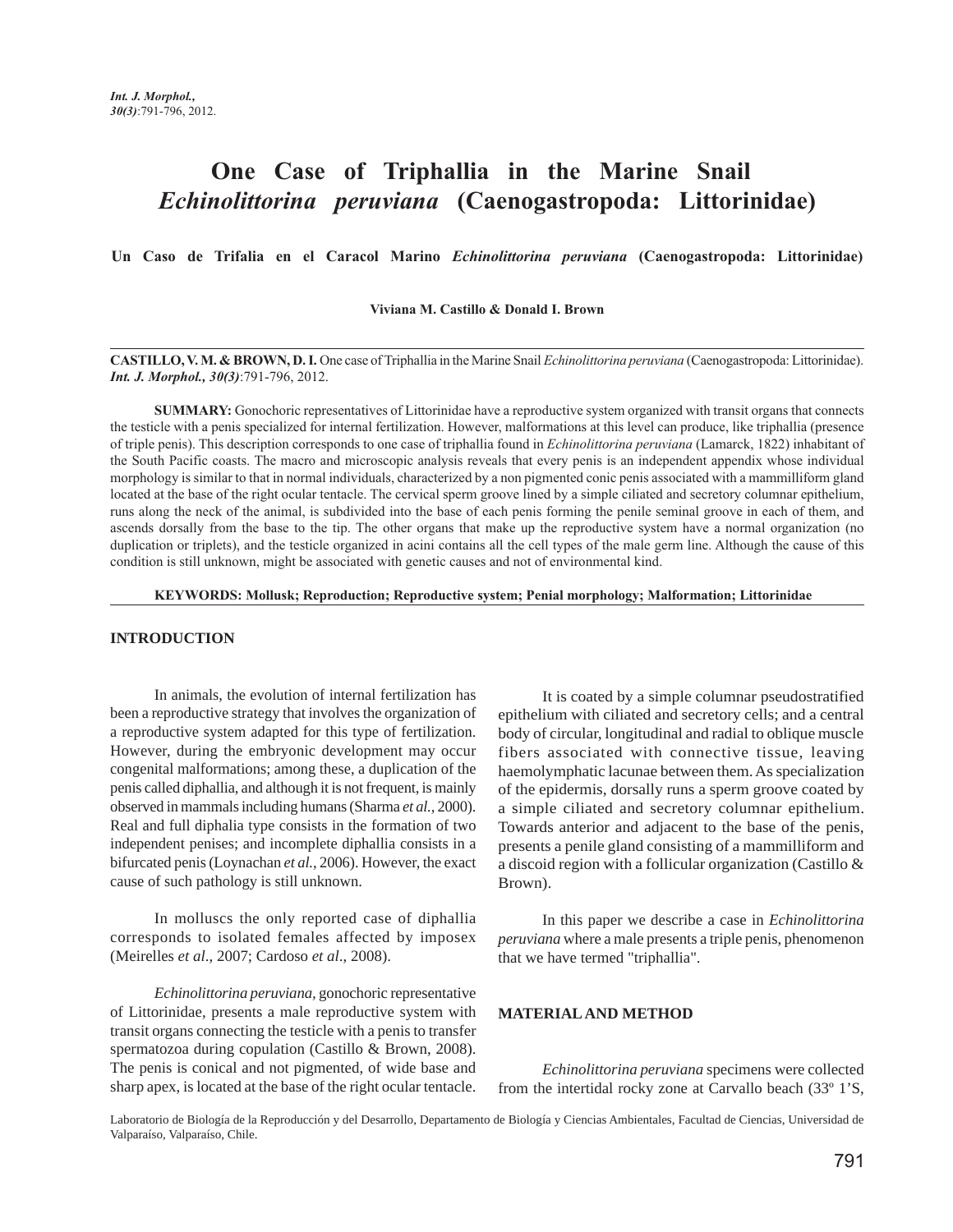71º 38' W) near Valparaíso, Chile. A total of 74 mature adult individuals were collected randomly. The size of the animals ranged from 7.45-14.20 mm in length and 5.60-12.70 mm wide (peristomal diameter). Sexual dimorphism was determined using two criteria: (1) absence or presence of penis and (2) gonad coloration, corresponding pink for females and orange for the males; (compare Fig. 1A and 1B). Collected specimens were measured, sexed, weighed and processed for macroscopic and histological analysis in the laboratory.

**Macroscopic and histological analysis**. The animals were dissected and anesthetized during 30 minutes at 4ºC, in a 1:1 solution of sea water and 7.5% aqueous Cl2Mg (Pantín, 1967), once narcotised they were photographed, and subsequently fixed 24 hours in strong aqueous Bouin's solution. After fixation, they were rinsed in 70% ethanol, dehydrated in a series of ascending concentrations of ethanol, cleared in butanol, embedded and included in Paraplast Plus (Gabe, 1968). Serial histological sections of 5 µm thick, were mounted every 75 µm on slides. The preparations were deparaffinized in xylenes, hydrated in a series of descending concentrations of ethanol until distilled water and stained with a trichrome method for topographic staining (Valderrama *et al.*, 2004). After dehydration in 95% ethanol and clearing in xylenes, the slides were coverslipped using Entellan (Merck Chemicals, Germany) as mounting media. Histological preparations were analysed and the images were taken using a Leitz-Leica model DMRBE light microscope (Wetzlar, Germany) equipped with a Leica DFC290 digital camera, to characterize the reproductive system compromised in the triphallia abnormality.

# **RESULTS**

Sexual proportion in the collected animals was close to 1: 1 (39 males; 35 females). They were not cases of imposex and only one male presented triphallia (presence of triple penis) (Fig. 1D), corresponding to the case reported in this paper. Penile morphology in this specimen was similar to the normal one, characterized by a conical and not pigmented penis, associated to a gland with a mammilliform and discoidal region (Fig. 1C). The location of the triple penis is at the base of the right ocular tentacle (Figs. 1D-E), as in normal males (Fig. 1B). The spermatic cervical groove that runs along the neck of the animal is subdivided into the base of each penis forming the penile seminal groove, and ascends dorsally from the base to the distal end of each penis (Fig. 1F). At the histologic level, it is observed that every penis is an independent appendix (Fig. 2A) with the corresponding mammilliform gland and over it, the more

basal discoidal portion, mostly stained with aniline blue (Fig. 2B). The histological organization of every penis is similar (Figs. 2C-E): a characteristic organization with muscular fibers sharing with connective tissue, leaving spaces that corresponds to haemolymphatic lacunae; and a pseudostratified columnar epithelium as external lining. On its dorsal side runs a penile seminal groove which is lined with a simple ciliated and secretory columnar epithelium (Figs. 2C-E). The nuclei of epithelial cells of oval shape are mostly displaced towards the apical cytoplasm (Figs. 2C-E).

Histological analysis of other organs of the reproductive system of this animal are not triplicate and reveals that the prostate gland, seminal vesicle and gonad possess a normal organization (Figs. 2F-G). The seminal vesicle presents a large number of euspermatozoa and paraspermatozoa (Fig. 2F) in its lumen. The gonad organized in acini presents all the representative of early and advanced germline cells (Fig. 2G).

## **DISCUSSION**

During embryonic development of gonochoric species, like mammals and some mollusks such as *E. peruviana*; somatic cells interact with germ cells and occurs a series of stimuli that triggers a cascade of genes and proteins, leading to the formation of organs and systems related to reproduction. However, disruptions in these interactions can lead to the production of congenital malformations in the individual in gestation.

Our observations indicate that this case corresponds to true and complete triphallia, because every penis shapes an independent appendix and not a genital tri-dissection of the organ. In mammals including humans, the clinical condition called diphallia, consists of the duplication of the penis and is considered an infrequent congenital malformation in the population (Sharma *et al*.). This condition may be accompanied by other duplicate organs, either, can correspond to isolated duplication which are observed mainly in the urogenital tract (Dardanelli *et al.,* 2005), as it is the case we inform in this work. Penile morphology of each penis in this animal preserves the normal characteristics of shape and coloration, and also retains the normal characteristics of histological organization previously described for this species (Castillo & Brown) which may indicate that the functionality would not be compromised in the triple penis. On the other hand, the histological analysis reveals that there are no duplicate or triplicate structures in other structures of the reproductive system. In addition, the testis where normal development of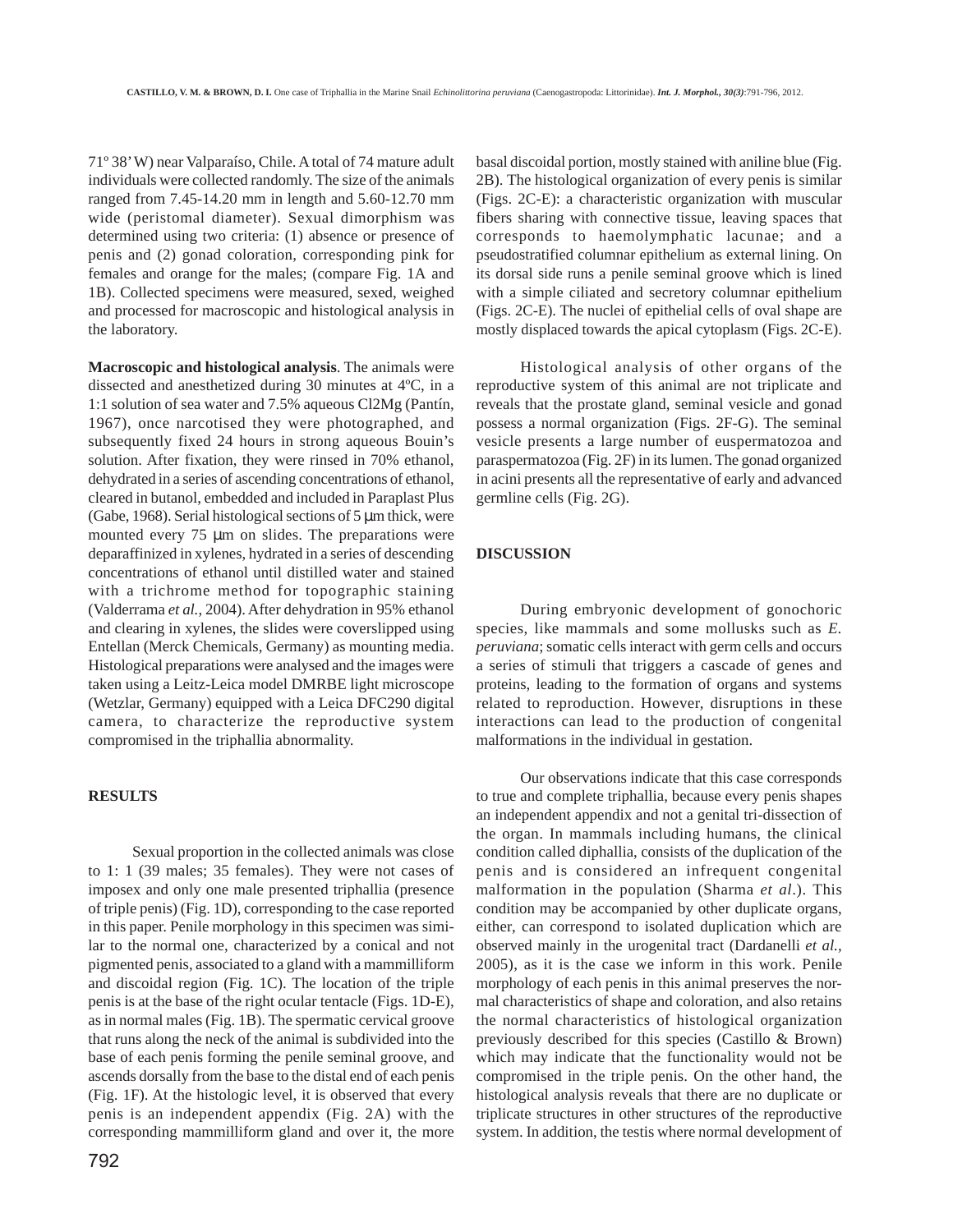

Fig. 1. External macroscopic view of *Echinolittorina peruviana* soft body after removing the shell. Photographs (A-D) and drawings (E-F) from the right lateral side showing details of the reproductive system. A. Female gonad. B. Normal male genitalia and gonad. C. Normal penile morphology. D. Abnormal penile morphology; male with triple penis (triphallia). E. Schematic drawing of the triple penile morphology (not to scale); mammilliform glands had been omitted in the scheme for a better understanding of penile position. F. Schematic drawing of the triple penile morphology (not to scale); detail of the cervical seminal groove and penile seminal groove branching. KEY: csg - cervical seminal groove; f - foot; g - gonad; mg - mammilliform gland; p - penis; psg - penile seminal groove; t - tentacle. Scale bars: A, B and D = 3 mm.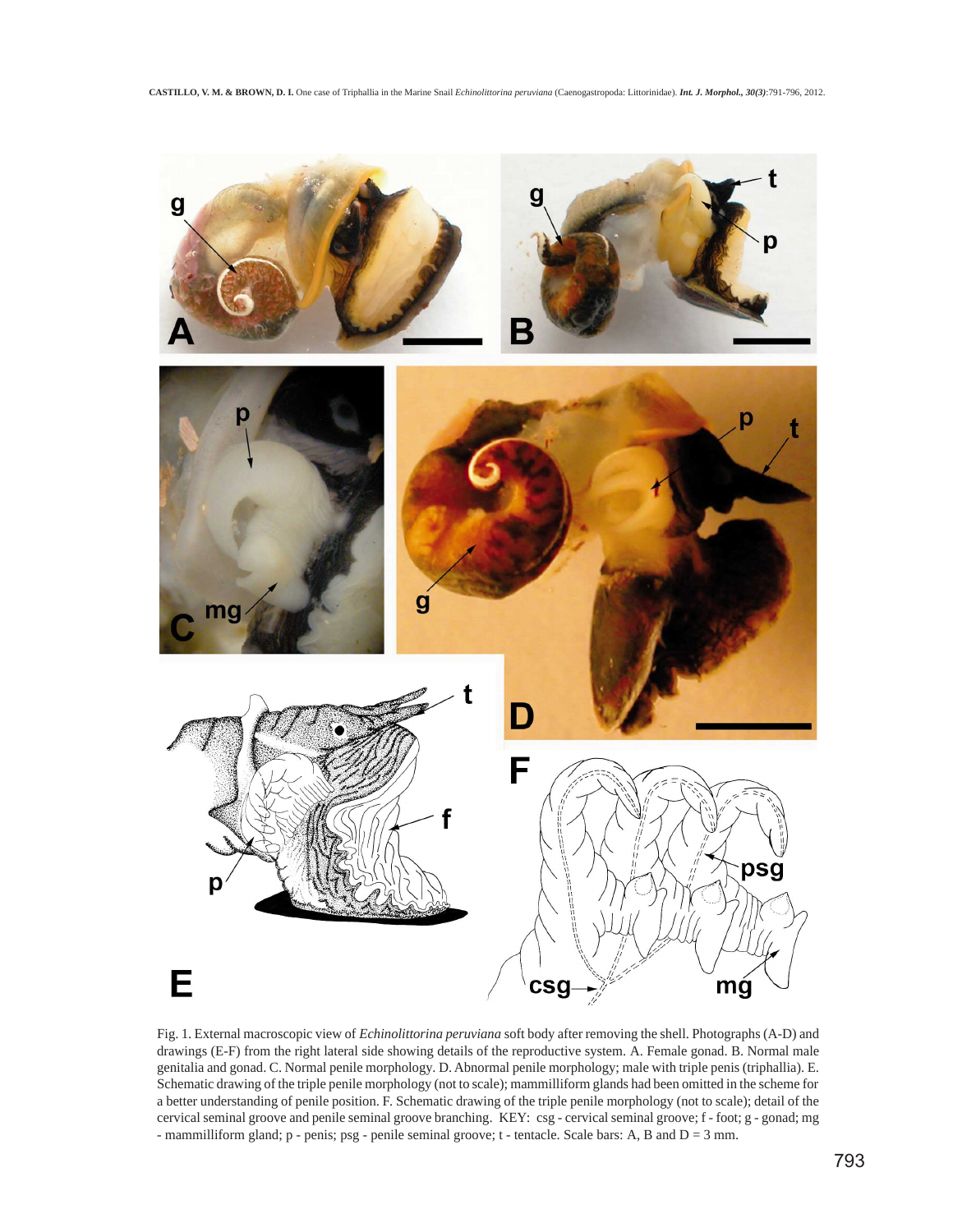

Fig. 2. Microphotographs of histological sections of the reproductive system from the Echinolittorina peruviana triple penis male. A. Cross section through the triple penis. B. Cross section of the penis and the mammilliform glands. C, D and E, Inserts in A: Magnifications of cross section from each penis. F. Histological organization of the prostate gland, connection duct and the seminal vesicle. G. Gonadic acinus. KEY: cd - connection duct; mg - mammilliform glands; p - penis; pg - prostate gland; psg - penile seminal groove; sv - seminal vesicle. Scale bars: A, B and  $F = 400 \mu m$ ; C, D, E and G = 50  $\mu$ m.

early and advanced germ cells occurs, organs for transit and maturation of the spermatozoa seems to be normal. These results make to think that this pathological condition apparently not affects the fertility of this individual.

In molluscs, the prevalent condition of alterations in the reproductive system is the imposex, which produces a series of malformations in these animals, measurable at the macroscopic and cellular level, has been studied mostly in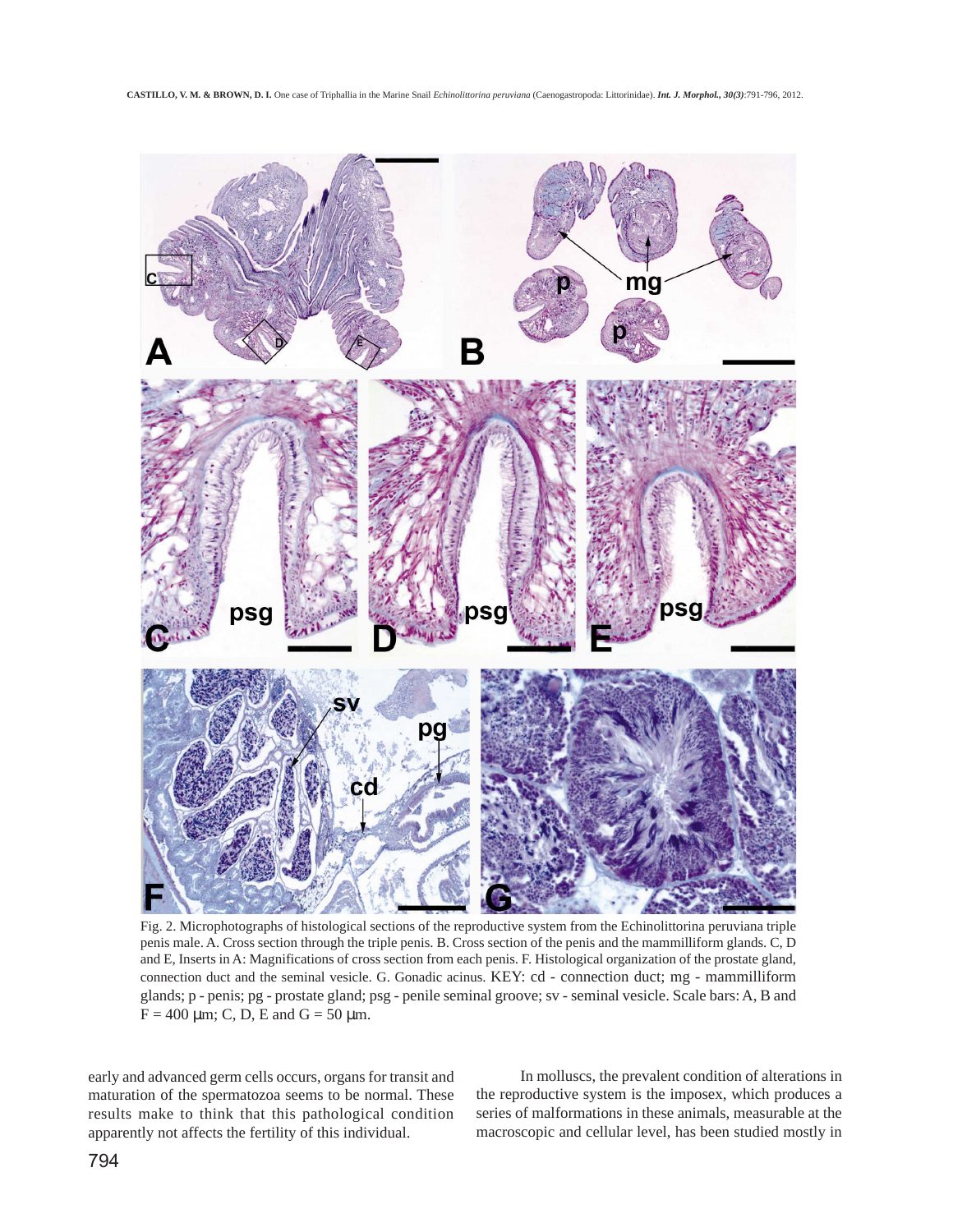gastropods (Brick *et al.*, 1996). At the cellular level, this condition involves damage to important organelles related to cellular metabolism, such as mitochondria, compromising the integrity of epithelium lining of the duct or seminal groove in the animal (Brick *et al*.). Our analysis to the optical microscope, indicates no histological alterations in epithelium lining of the seminal penile groove, and therefore discarding the possibility to be imposex. Sexual dimorphism of the gonad (orange, typical in male), and the histological analysis clearly showing the presence of the male germ cells, reinforces this idea; which rules out the possibility of a masculinized female by imposex. Similarly, this is the only case in the sample whit the morphological alteration, so it is unlikely that this pathology is produced by environmental agents. In the Caenogastropoda have been reported females affected by imposex diphallia (Meirelles *et al*.; Cardoso *et al*.); however, in the case described here triphallia definitively is affecting a male individual.

Although the exact cause of the diphallia (a similar condition in mammals) is unknown, it has been postulated that in mammals it occurs during the first period of embryonic development when injury, chemical stress, or malfunctioning homeobox genes interfere with the function of the caudal cell mass of the fetal mesoderm at the time of the separation of the genital tubercle from the rectum in the

urogenital sinus, to form the penis (Dominguez *et al*., 1993). On the other hand, in different species of mollusks have been reported a number of neuropeptides that act as morphogenetic factors of the penis and they are related to the reproductive behaviour of males (Oberdörster *et al.,* 2005). Among these, the neuropeptide APGWamide is a neurotransmitter whose concentration is directly related to the eversion of the penis in gastropods and cephalopods (Koene *et al.*, 2000; Morgan *et al*., 2002). This neuropeptide is secreted by the pedal ganglion in males and induces penile eversion and the formation of the deferent duct (Oberdörster *et al.*). It is possible that during the transcription of genes that activate the development of sexual organs, the set up of a transductional cascade involving neuromodulators, such as APGWamide, could alter the correct signaling, and consequently, producing morphological changes at the level of the reproductive system, that interferes with cellular processes involved in the morphogenesis of their structures, like the triphallia reported in this work.

# **ACKNOWLEGMENTS**

This work was supported by the grant DIPUV 36/ 2004, Dirección de Investigación, Universidad de Valparaíso.

**CASTILLO, V. M. & BROWN, D. I.** Un caso de Trifalia en el Caracol Marino *Echinolittorina peruviana* (Caenogastropoda: Littorinidae). *Int. J. Morphol., 30(3)*:791-796, 2012.

**RESUMEN:** Los representantes gonocóricos de Littorinidae presentan un sistema reproductor organizado con órganos de tránsito que conectan al testículo con un pene especializado para la fecundación interna. Sin embargo, pueden ocurrir malformaciones a este nivel, como la trifalia (presencia de pene triple). Esta descripción corresponde a un caso de trifalia encontrado en el representante gonocórico *Echinolittorina peruviana* (Lamarck, 1822), habitante de las costas del Pacífico Sur. El análisis macro y microscópico revela que cada pene es un apéndice independiente cuya morfología individual es semejante a la de individuos normales, caracterizada por un pene de forma cónica no pigmentado asociado a una glándula de tipo mamiliforme ubicada en la base del tentáculo ocular derecho. El surco espermático cervical revestido por un epitelio simple cilíndrico ciliado y secretor, recorre el cuello del animal, se subdivide en la base de cada pene conformando el surco espermático peneano en cada uno de ellos, y asciende dorsalmente desde la base hasta el ápice. Los otros órganos que conforman el sistema reproductor poseen una organización normal (sin duplicaciones o triplicaciones), y el testículo organizado en acinos contiene todos los tipos celulares de la línea germinal masculina. Aunque aún la causa de esta patología es desconocida podría estar asociada a causas genéticas y no de tipo ambiental.

**PALABRAS CLAVE: Molusco; Reproducción; Sistema reproductor; Morfología peneana; Malformación; Littorinidae.**

#### **REFERENCES**

- Brick, M.; Deutsch, U. & Fioroni, P. Cellular effects of tributyltin (TBT) on the penis epithelium cells of prosobranchs (*Hinia reticulata* and *Ocinebrina aciculata*). *Helgoland Mar. Res., 50(3)*:319-25, 1996.
- Cardoso, R.; Caetano, C. & Cabrini, T. Diphallia in imposexed females of marine gastropods: new record for *Nassarius vibex* from Brazil. *Braz. J. Biol., 69(1)*:223-4, 2008.
- Castillo, V. & Brown, D. I. Microscopic anatomy of the male reproductive system in *Echinolittorina peruviana* (Mollusca: Caenogastropoda). *Int. J. Morphol., 26(2)*:423-32, 2008.
- Dardanelli, E.; Gómez, T.; Felipe, L.; Drajer, M. & Moguillansky, S. Síndrome de duplicación caudal. *Rev. Argent. Radiol., 69(2)*:121-4, 2005.